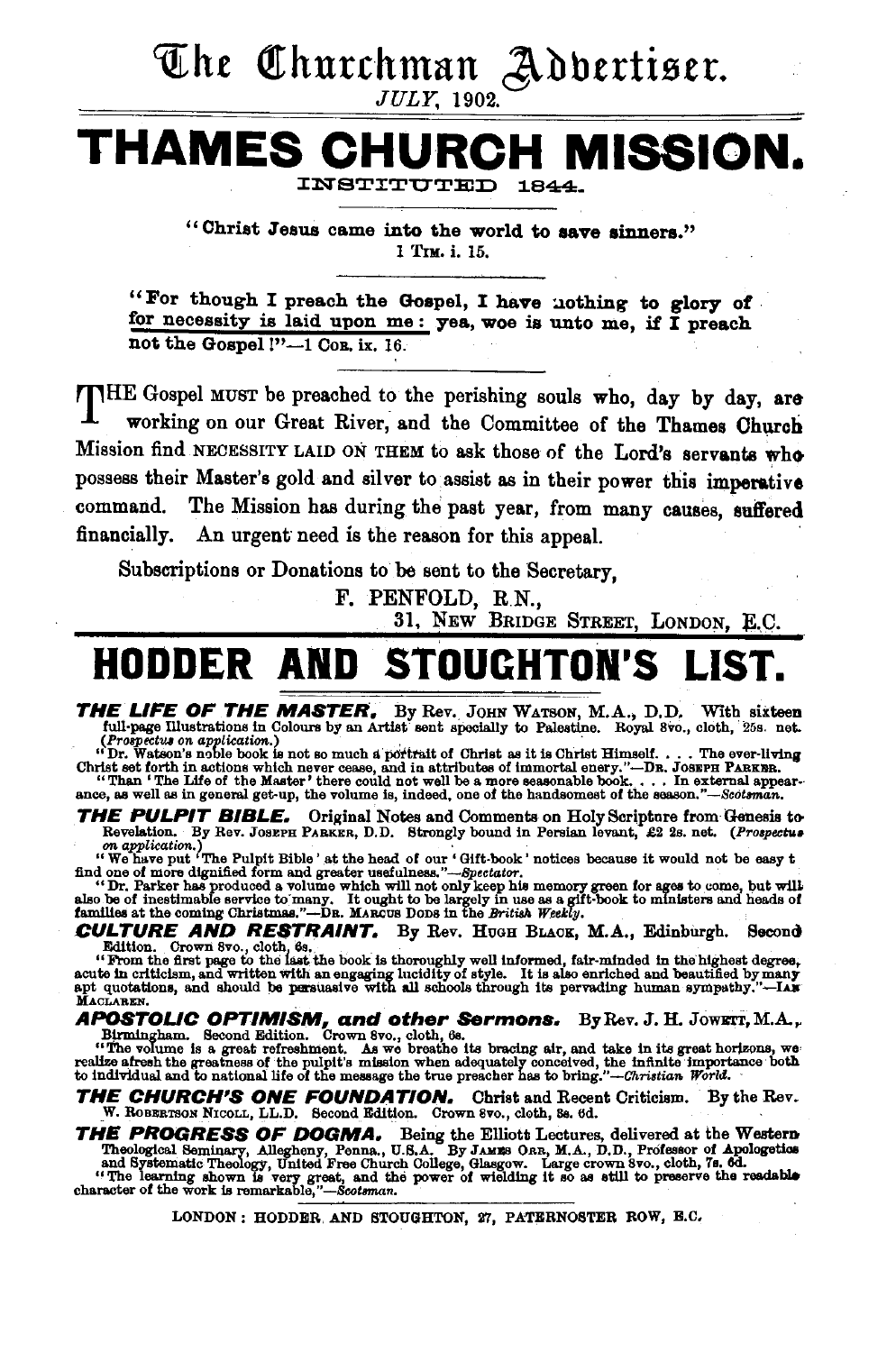

Her Majesty the Oueen expresser her thanks for the volume, in a letter to the author, and says: "She has much pleasure in accepting 'Near the Throne."

Now Ready, Cloth Gilt, many Illustrations, 2s.

#### <sup>55</sup> n E **THRONE**" 1 E

FRANCES RIDLEY HAVERGAL: The Sweet Singer and the Royal Turiter.

#### By the Rev. CHARLES BULLOCK, B.D.,

FORMERLY RECTOR OF ST. NICHOLAS', WORCESTER; AUTHOR OF "THE WAY HOME," "THE OLD GOSFEL EVER NEW," ETC.

" All the lessons He shall send are the sweetest :

And His training in the end is completest." $-F$ . R. H.

PREFACE

**ITHE title of this volume will recall to many the** The title of this volume will recall to many the characteristic humility of heart and sweet<br>ioyousness of spirit which marked "F. R. H." as<br>it a King's Daughter." She dwelt "Wear the " is and the whom the Throne"<br> $\frac{r}{r}$ the gates of Heaven!"

From "within the Palace Gates" she "yet speaketh." One of her last utterances to those "A wide circle of readers will give a warm welcome to 'Near the Throne.'"--Record.

NEW EDITION. 285th Thousand. Cloth, thick bevelled boards. 1s. 6d.

Also specially suitable for present distribution<br>as Sunday and Day School Prizes, etc., in view<br>of the approaching Coronation.

Distribution terms for quantities over twentyfive, 18. each (direct from the Publisher only).

#### **THE**

## **OUEEN'S RESOLVE:**

AND HER DOUBLE ROYAL REIGN.

**Mith C**inaland's **M**elcome to our Kina.

By the Rev. CHARLES BULLOCK, B.D., Editor of "Home Words," "The Fireside," etc.

Handsome bevelled cloth gilt. 3s. 6d. WONDERLAND WONDERS.

By the Rev. JOHN ISABELL, F.E.S.,<br>Author of "The Insect World," etc.

Many first-class Illustrations by Louis Wain and others.

Handsomely bound, with Illustrations. 346 pages. 3s. 6d.

THE SHADOW LIFTED; or, The Home Magnet.

By ANNIE LUCAS, Author of "Leonie."

Illustrated Edition of the Popular Work. Large crown 8vo., cloth gilt, bevelled, 5s. DAYSPRING: A Story of the Time of William Tyndale.

By the late EMMA MARSHALL,<br>Author of "Mother and Son," etc.

who watched the closing hours of life might well be regarded as a priceless legacy to the Christian Church-" Not one thing has failed : tell them all round. Spite of the breakers, not a fear. I want you all to speak bright words about Jesus.

Her last effort, we are told, was an effort to sing : "Jesus, I will trust Thee, trust Thee with my soul."

And now-" Near the Throne" indeed-she "Rests and sings upon the stormless height,

In the deep calm of love and everlasting light."

Cloth gilt. For Presentation. 3s. 6d. CENTENARY OF COWPER: A Book for Every Home.

THE POET OF HOME LIFE.

By ANDREW JAMES SYMINGTON, F.R.S.N.A.

With Centenary Papers by the Very Rev. Dean Farrar, D.D., the Rev. John Callis, M.A., Ganon Wilton, M.A., the Rev. Charles Bullock, B.D., and others.

With 24 Fine Art Illustrations.

Cloth gilt, special Art paper. Price 58.

NEW CENTURY HYMNS FOR THE **CHRISTIAN YEAR.** 

By the Rev. F. W. ORDE WARD, B.A.,<br>Author of "Matin Bells." etc.

"These hymns offer us, in effect, a substitute for Keble's 'Christian Year.'"-Record.

Now Ready. For Presentation. Bevelled gilt. With many Illustrations. Te<br>Price 1s. 6d. Tenth Thousand.

COURTSHIP AND MARRIAGE: Sidelights of Home Life.

By the EDITOR of "Home Words."

"A bright little book, which contains sage and timely counsel. The volume need not be regarded<br>as exclusively designed for those who contemplate entering the married state; it may be read<br>with profit by others."—Christian.

An Illustrated Booklet, together with Lists of Books<br>specially offered this Season at reduced prices, will<br>be sent to any reader of "CHURCHMAN" on application to the Manager.

LONDON: "HOME WORDS" OFFICE, 11, LUDGATE SQUARE, LUDGATE HILL, E.C.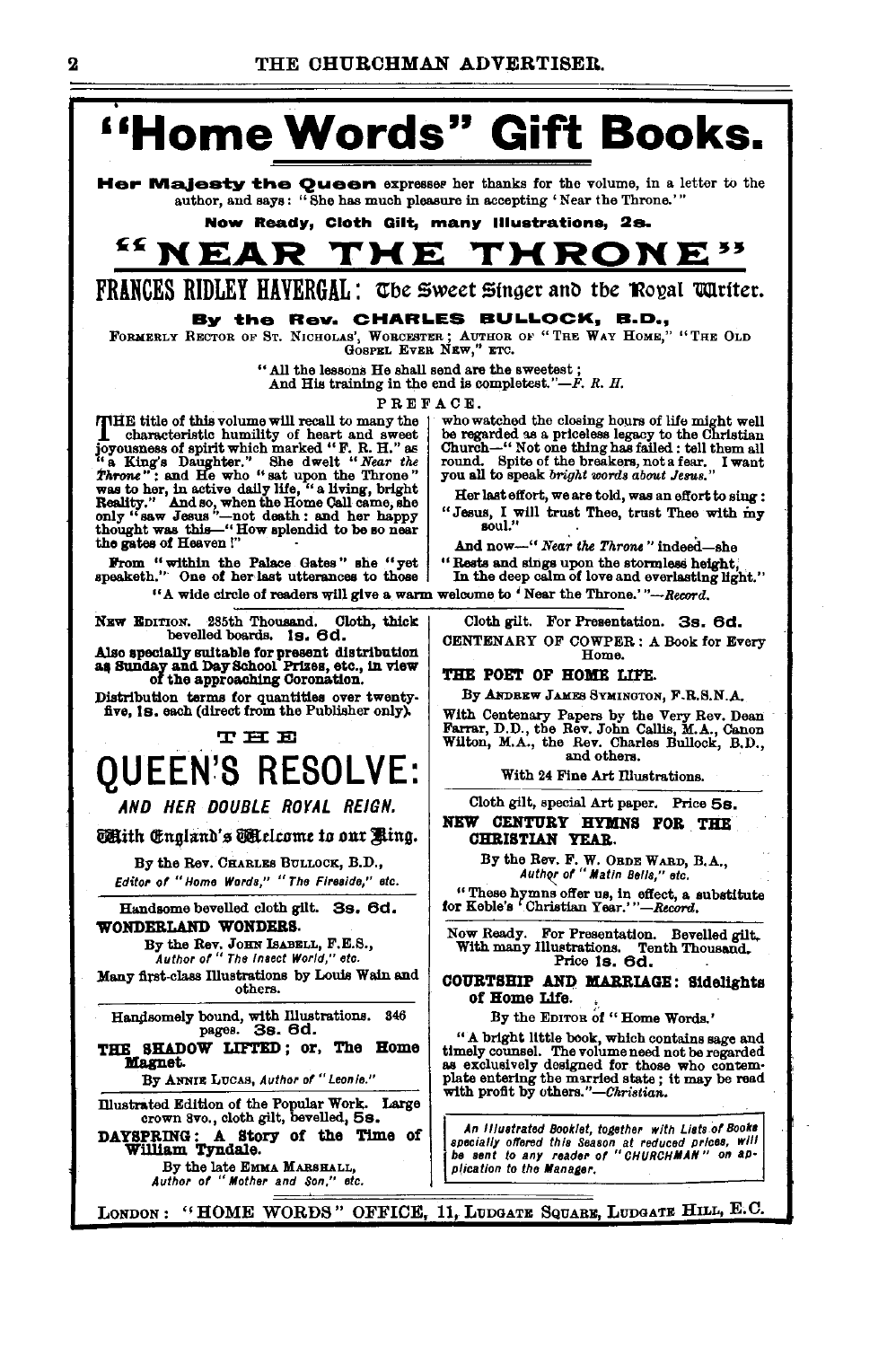## NEW VOLUME OF THE "CHURCH'S OUTLOOK SERIES."

Now ready, in crown 8vo., cloth, gilt lettered, price 2s. 6d. net.

## VITAL **RELIGION:** OR.

## THE PERSONAL KNOWLEDGE OF CHRIST.

BY

## Rev. G. H. S. WALPOLE. D.D..

Principal of Bede College, Durham.

The aim of the Author in this work is to show that true religion is essentially a matter of personal experience; that it is the power created by an intelligent realization of an actual fellowship with a Living Person as clearly traceable in the daily events of life as in the various ministries of grace; that it pervades what is called the secular side of<br>life as closely as the religious. The character of this Fellowship as indicated by the<br>word Friendship is first examined and explai then pointed out, and there follows a consideration of its actual experience in the personal life of Thought, Work, and Suffering, as well as in the wider life of the Church.

The question is purposely treated in a broad, practical, and popular way, in the hope that it may attract the attention of those who, whilst they seldom read books of a devotional character, are interested in any work that goes to prove that man's life, insignificant as it appears to be, is subjected to Divine Interference and Guidance.

The following list of the Subjects will indicate the character and scope of the book.

Introductory.

The Importance of the Knowledge of Christ. The Character of the Knowledge of Christ. The Cost of the Knowledge of Christ. Knowledge through the Scriptures. Knowledge by the Holy Ghost. Knowledge by Prayer. Knowledge in Work. Knowledge in Suffering.

Knowledge in the Holy Communion. Sin, the Hindrance to Knowledge. The Assurance of Knowledge. The Knowledge of the Son in Relation to the **Father.** Knowledge and Christian Unity. The Knowledge of Christ as King. Conclusion.

### PREVIOUS VOLUMES OF THE "CHURCH'S OUTLOOK SERIES."

Vol I. In crown 8vo., bound in cloth, 2s. 6d. net,

## Theology, Old and New. By Rev. W. F. COBB, D.D.,

Rector of St. Ethelburga's, Bishopsgate.

" Dr. Cobb approaches his subject in a liberal spirit, and his grasp of many fundamentals is strong and his tone reverent. -The Churchman.

Vol II. In crown 8vo., gilt, cloth lettered, price 2s. 6d. net.

## Our Attitude towards English Catholics and

the Papal Church. By ARTHUE GALTON, B.A. (sometime Priest in the Roman Catholic Church). An endeavour to explain the constitutional attitude of Englishmen towards English Roman Catholics by examining the history of the Papacy and its various relations towards England in the past.

"Mr. Galton has given us a very useful and a very readable volume."-The Churchman.

. ELLIOT STOCK, 62, PATERNOSTER ROW, LONDON, E.C.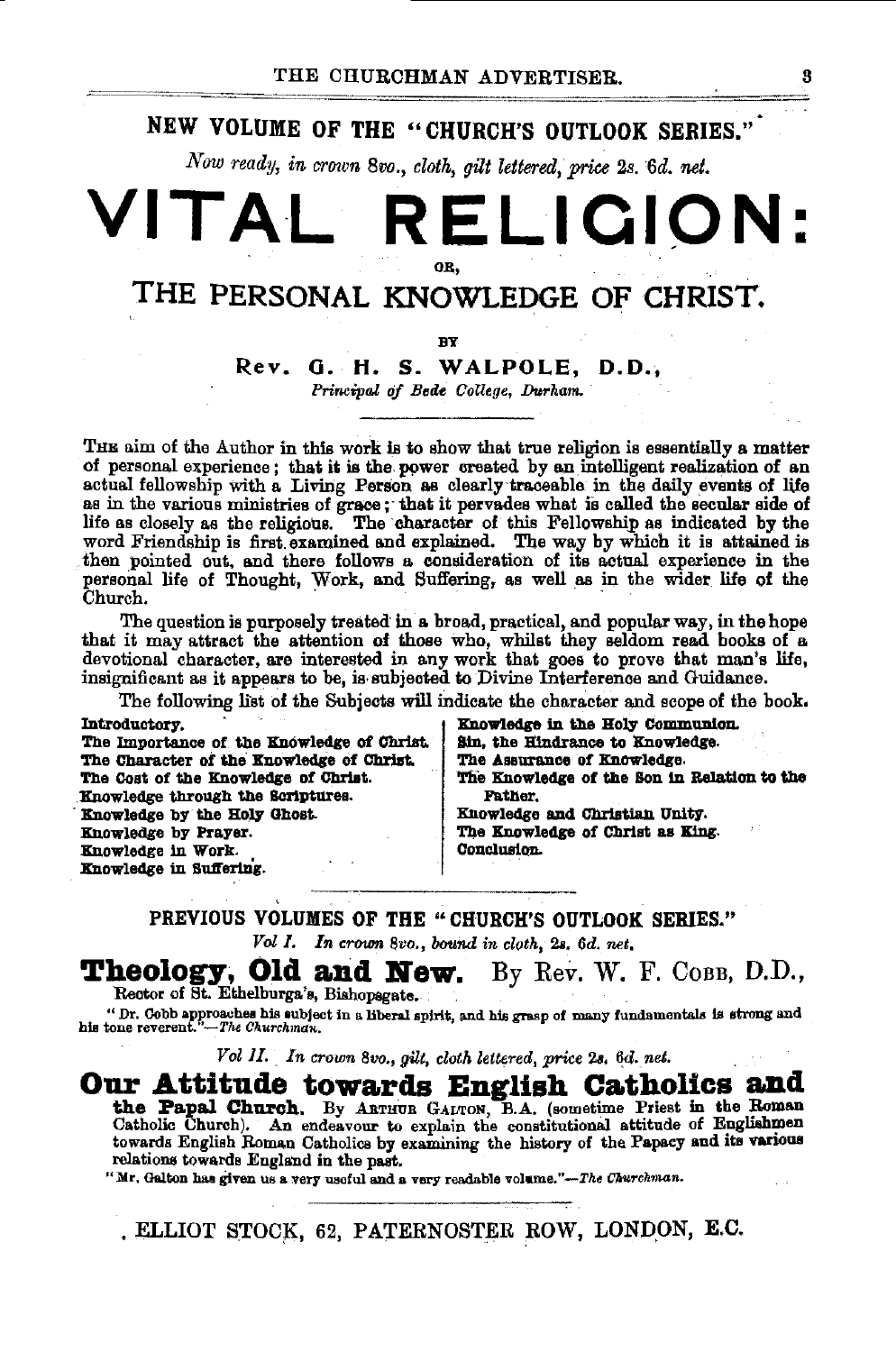## ELLIOT STOCK'S NEW BOOKS.

In crown 8vo., bound in cloth, gilt lettered, 6s.

**THE HIGHER HINDUISM in RELATION to CHRISTIANITY.** Certain Aspects of Hindu Thought from a Christian Standpoint. By T. E. SLATER (of the London Missionary Society). With Introduction by Dr. JOHN HENRY BARROWS, President of Oberlin College, United States.

In crown 8vo., cloth, gilt lettered, 5s.

THE CREED OF AN EVANGELICAL CHURCHMAN.  $\rm Br$ Rev. H. LAWRENCE PHILLIPS.

In large 8vo., bound, 1s. 6d.

BAPTISM AND REGENERATION. What is the Between Them? By WERNER E. E. SOARES, M.A., Vicar of St. George's, Greenwich. What is the Relationship

Tearned without pedantry, and critical without being heterodox, the work cannot but prove of interest<br>to thoughtful Church of England men,"-Scotsman.

In crown 12mo., bound in cloth, 2s.

SEEING THE KING IN HIS BEAUTY. By Rev. W. GRIFFITHS, M.A., Author of "Divine Footprints in the Bible," "Jacob's Ladder and How Jacob Climbed It,"

WORKS BY FREDERICK JAMES GANT.

In crown 8vo., cloth, gilt lettered, 2s. 6d. net.

WOMAN'S BEST WORK AND LATENT CAPABILITIES. "Bright, suggestive papers. Written in a captivating style."-Baptist.

In paper cover, le. net.

A LADY NURSE OF THE TIMES. ΉB,

**NEW NOVEL.** 

NOW READY. In crown 8vo., bound in cloth, gilt, 5s.

**PHILIPPA: in Youth and Middle Age.** A Tale.<br>SHIPLEY, Author of "Bernard Hamilton," "Like a Rasen Fiddler," etc.<br>"A high-toned story . . . sure to win favour among many readera."-Bristol Mercury. A Tale. By MARY E.

In crown 8vo., cloth, gilt, bevelled boards, 2s.

ALFRED THE KING: the Year of His Peril, 878 A.D. By **BATER CORPART** 

In crown 8vo., paper cover, 1s.

INEBRIETY AND HOW TO MEET IT. By C. E. MACNAMARA, Diplomate in State Medicine, Member of the Royal College of Physicians, Ireland, etc.

NEW VOLUMES OF VERSE.

NOW READY. In crown 8vo., cloth, price 2s. net.

THE BRITISH CROWN; and Other Verses. Suggested by the Coronation of their Majesties KING EDWARD VII, and QUEEN ALEXANDRA. By RICHARD WALTHAM, M.A.

In crown 8vo., paper cover, price 6d.

TO ENGLAND AND ENGLAND'S KING. A Coronation Ode,

A Copy of this Book has been graciously accepted by HIS MAJESTY THE KING.

In large folio, paper cover, fully illustrated, 2s.

SERGEANT, CALL THE ROLL. A Souvenir of the War in Verse.

In crown 8vo., cloth, gilt lettered, 2s. 6d.

**TYPHON: and Other Poems.** By ARTHUR K. SABIN.

ELLIOT STOCK, 62, PATERNOSTER ROW, LONDON, E.C.

4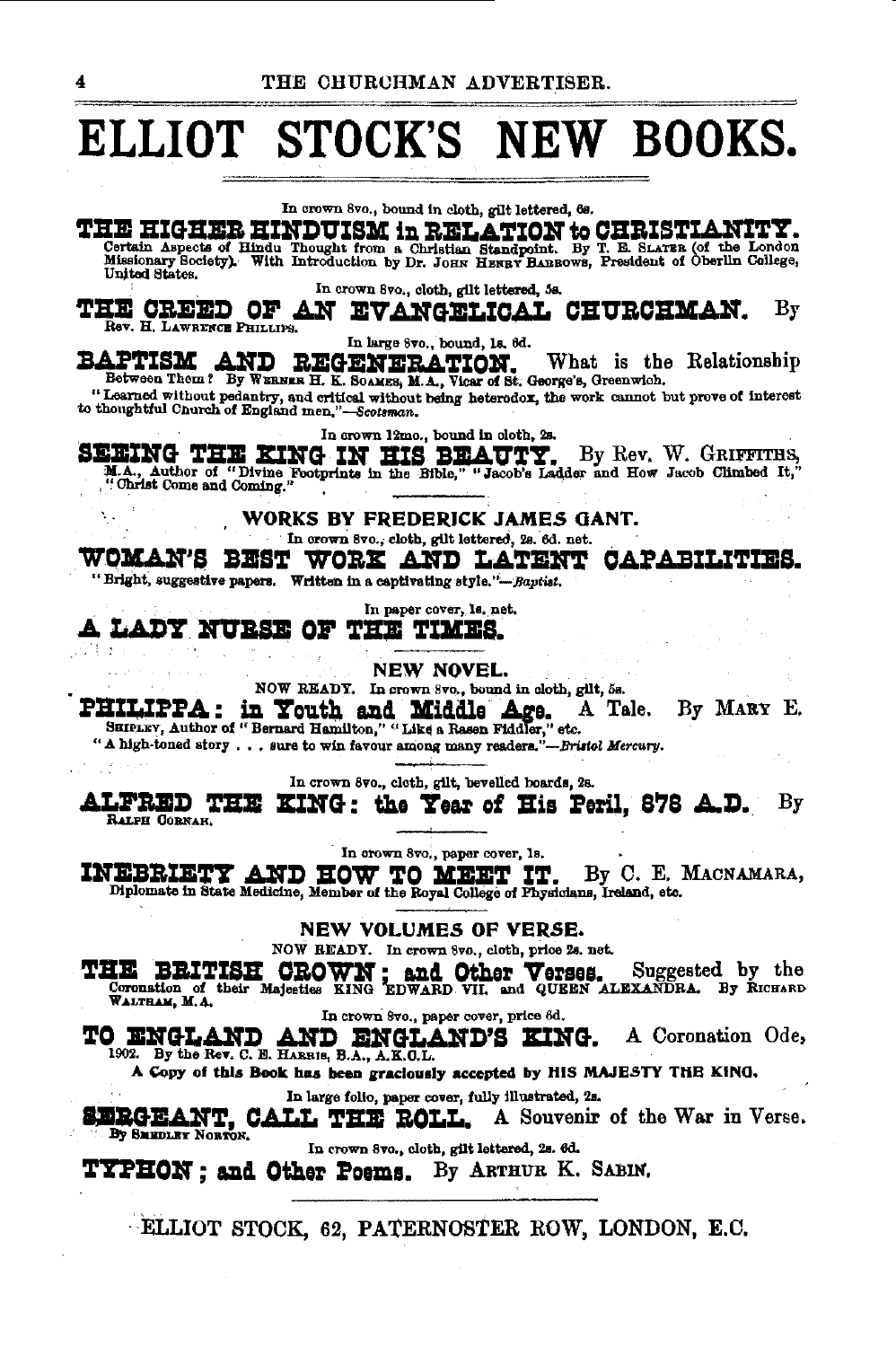## THIRD EDITION NOW READY.

In square crown 8vo., handsomely bound in cloth, and fully illustrated.

Price 6s. net.

## **NSTER GARDEN.** IN

A CAUSERIE OF THE OLD TIME AND THE NEW.

## By the DEAN OF ELY.

A Charming Succession of Cossiping Chapters. With many quaint and picturesque Lllustrations of the Rooks and Corners of Clp Cathedral and its Surroundings.

"A delightful book; contains numerous pleasing illustrations of Ely Minster and garden, and the cover is tastefully designed."—Church Bells.<br>"It is a book to possess and dip into very often, betraying the personality of t old minster."-Bookman.

"In this volume Dean Stubbs reveals himself as a verse writer of no mean ability."-Globe. "Succeeds in bringing before us the wealth of historical, legendary, literary, and soenic<br>material connected with Ely."—Daily Graphic.

"A book which has infused into it the charm and the calm restfulness of the cathedral close. The Dean gives us an olla podrida of history, poetry, anecdote and dialogue. There is<br>a mingled flavour of scholarship, music, antiquarianism, and love of nature. Charmingly<br>illustrated with features of beauty-spots World.

LONDON: ELLIOT STOCK, 62, PATERNOSTER ROW, E.C.

## THE EVANGELICAL ALLIANCE.

- The Bishop of Durham writes: "Long have I known and honoured the Evangelical Alliance. It is a grand means for the promotion of the spiritual sympathy and co-operation of Christians of many lands, and a powerful agency for the practical aid of the weak and oppressed, which God has largely used."
- The Rev. Preb. Webb-Peploe writes: "Very heartily do I commend the Evangelical Alliance to the Christian public. It binds together the Christians of different denominations, and where brethren have been suffering for Christ's sake it has done a re-I earnestly commend the Alliance to the markable work. attention of Christians, in the hope that they will support it liberally with their gifts and prayers."

Address:

THE SECRETARY.

EVANGELICAL ALLIANCE,

7, ADAM STREET, STRAND, W.C.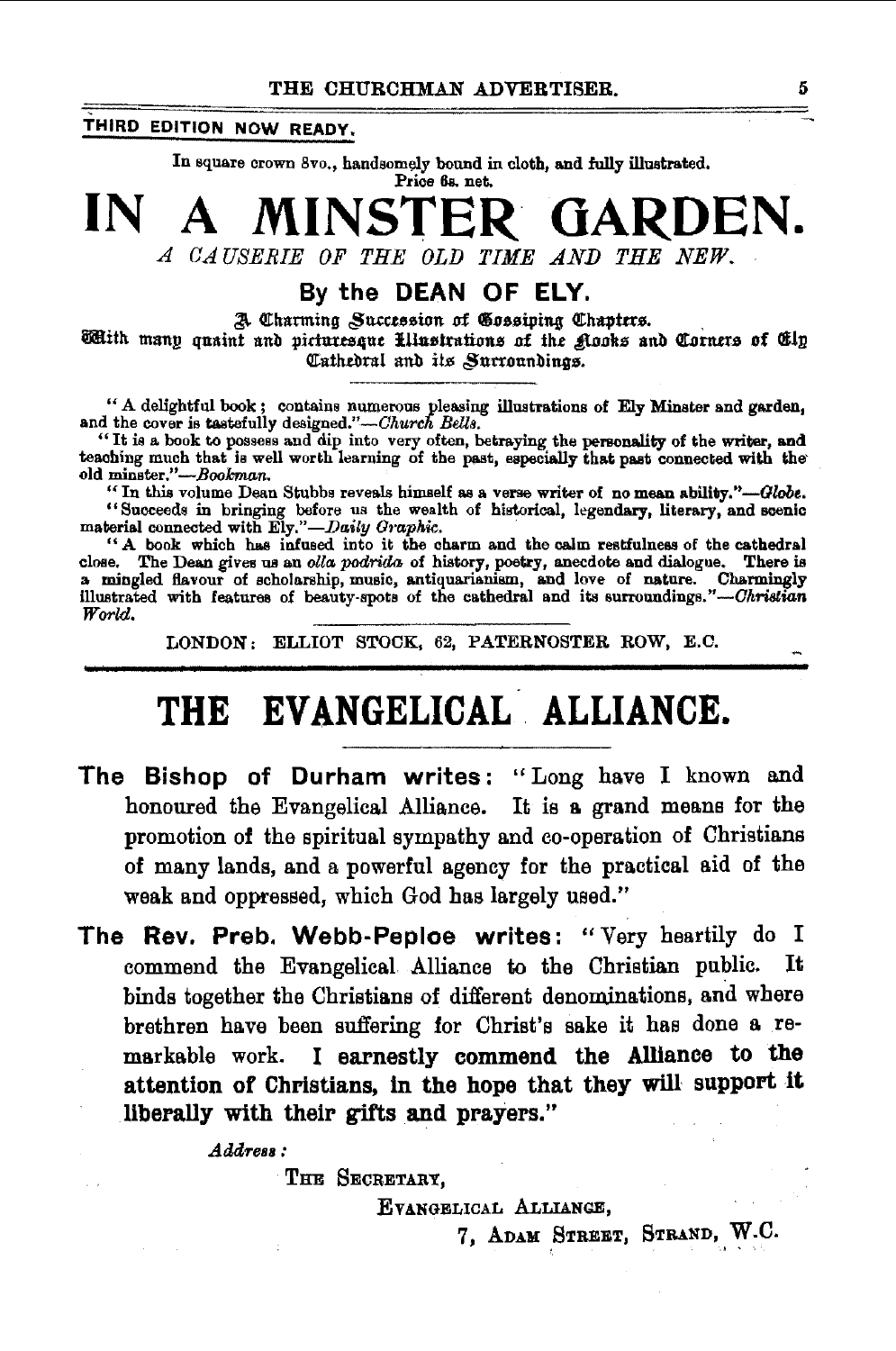## EDUCATIONAL.

## **DAVENTRY QRAMMAR SCHOOL.**

Founded A.D. 1600.

**PUBLIC SCHOOL EDUCATION** at moderate cost. Resident staff of University Graduates in Honours.<br>Entrance scholarships. Special torms for sons of clergy and medical men. Sound Church teaching.<br>Healthy situation, 800 feet abo

Entrance Scholarship for Sons of Clergy naturally reducing Fees.

For Prospectus apply: REV. H. JOHNSON, *Head Master*.

## **THE FERNS, 133, GREEN LANES, N.**<br>
(Near Highbury New Park, London.)

lift RS. WATKIN (successor to the MISSES BIRCHALL) receives a limited number of RESIDENT PUPILS.<br>In Large Staff of highly-qualified Teachers. Home comforts and loving care, combined with a high-class. education, based upon Evangelical Christian principles. Eminent Professors attend for Languages, Elocuton.<br>Science Lectures, the Accomplishments, etc. Preparation for all Examinations. Large Garden for Tennis<br>and\_othe to Clergymen, Parenta, etc.

SPECIAL ARRANGEMENT FOR ENTIRE CHARGE OF PUPILS FROM ABROAD.

"Those in any department of teaching who may occasionally be at a loss for the wherewithal to point a moral or adorn a tale will find this book a *boon."-Star.* 

TWELFTH EDITION. Handsomely printed and bound in cloth, price 5s.

# **TOOLS FOR TEACHERS.**

Compiled and arranged by WILLIAM MOODIE.

A COLLECTION OF

!lnect)otes, 3Uustrattons, 1egenbs, etc.,

FOR THE USE OF THE

## CLERGY, TEACHERS OF SUNDAY SCHOOLS, BIBLE CLASSES,

ALL ENGAGED IN THE MORAL AND RELIGIOUS TRAINING OF THE YOUNG.

#### Extracts from personal and press Rotices, etc.

<sup>11</sup> Evidently a book of thought and meaning, and will, I trust, find its place among the implements of human teaching,"--Dr. C. J. VAUGHAN, Master of the Temple.

"I think 'Tools for Teachers' is fitted to be an admirable help to teachers, or to all who have to deal with the young. It is so bright and varied,"-Am. Is S. SwAN (Mrs. Burnett Smith).

"I have looked through your book, and found it difficult to lay it down. The greatest want in the equipment of the Sunday-school teacher has been, in my opinion, a book of this kind; and it seems to me that this book of y

"I thank you for your 'Tools,' as, I am sure, multitudes of teachers will. I could not imagine a better<br>present for a Sabbath-school or Bible-class teacher; and the regular use of the book could not fail to give  $p$ <br>lasti Edinburgh.

ELLIOT STOCK, 62, PATERNOSTER ROW, LONDON, E.C.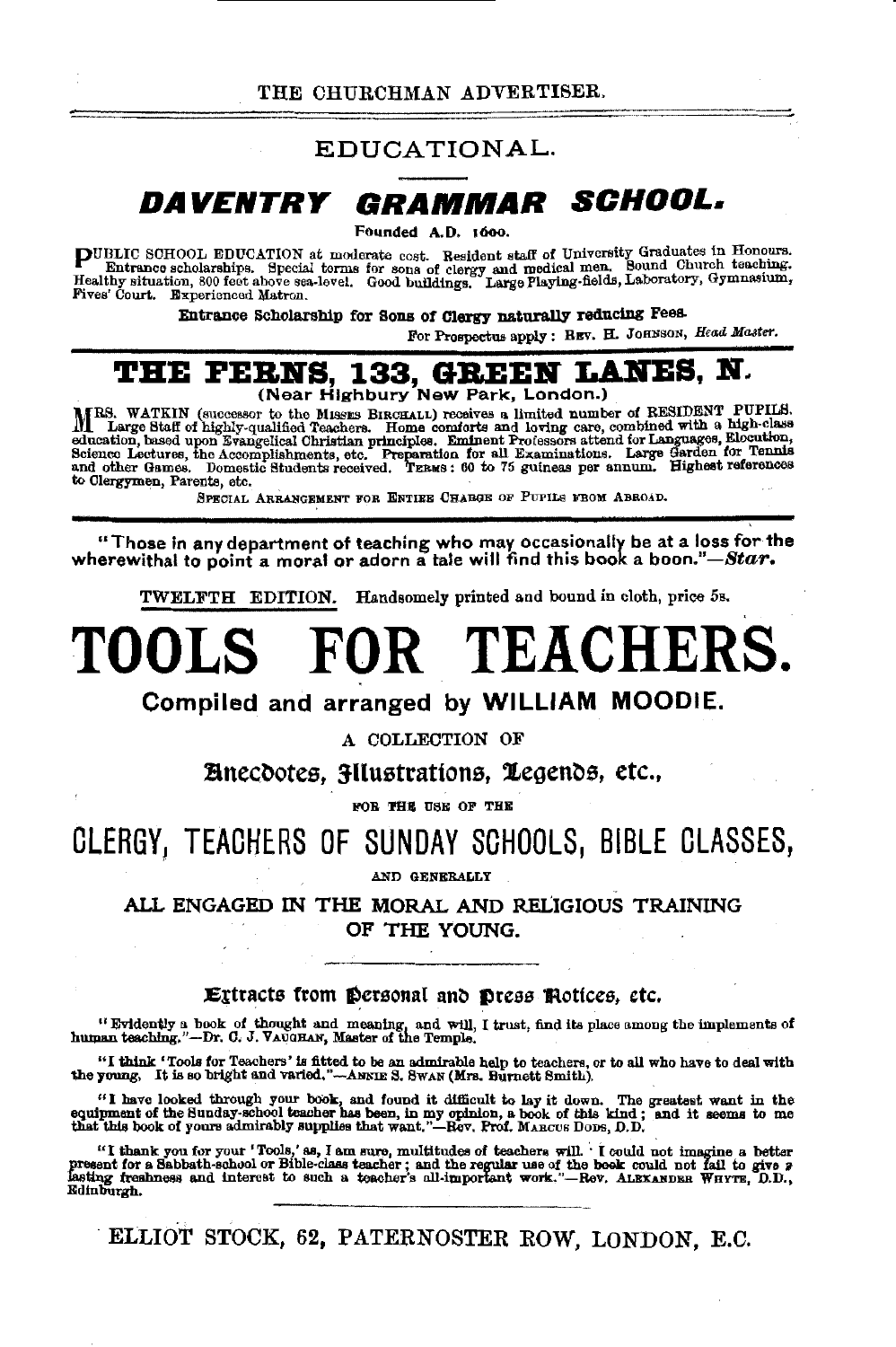## **THE MORAVIAN MISSIONS.**

(ESTABLIBHED 1732.)

Oldest Protestant Missions to the Heathen--First to the Lepers.

About one in sixty members is a Missionary. There are gathered under their care from darkest heathenism nearly 100,000-i.e., more than three times as many as the Parent Church. To help those devoted people whom God so blesses, and who, in the preponderating proportion of their Missionaries, are so largely doing the work of other Churches,

## THE LONDON ASSOCIATION IN AID

Was formed in 1817. The following are some of many pressing needs for which

#### Earnest Prayer and Support are Sought.

FOR GENERAL FUND-largely increased annual help of at least £4,000 if existing Missions are to be maintained and Deficiency averted.

FOR THE LEPER HOME, Jerusalem, where Inmates have doubled in number, funds are still urgently wanted to defray the cost of the New Water Reservoir, etc.

FOR LABRADOR, hitherto self-supporting, but crippled for a time in its resources, £2,000 annually is required for a few years, until the Mission can be re-established. For this need, and to avert loss to the General Fund, an ADDITIONAL Fund is being raised.

## CONTRIBUTIONS WILL BE THANKFULLY RECEIVED

and information given by the REV. W. WETTON COX, at the Offices of the LONDON ASSOCIATION, 7, New Court, Lincoln's Inn, LONDON, W.C., who will also gladly arrange for Meetings, Sermons, Lectures, etc.

Mrs. Harcourt Mitchell writes : "Churchwomen should support an organ of their own."

"The Churchwoman" is published specially for Churchwomen, therefore Ohurehwomen should support

## Churchwoman. *AN ILLUSTRATED DEVOTIONAL AND PRACTICAL REVIEW.*

**EDITED BY** 

G. If. IRELAND BLACKBURNE and H. P. K. SKIPTON.

Published enry Friday, Price **ld.** Annual Subscription, 6s. 6d., post free.

THE CONTENTS DURING THE PAST YEAR HAVE INCLUDED: **4 Reasons Why."** By the late MISS CHARLOTTE M. YONGE.  $\frac{By \ the \ V}{By \ the \ V}$ 

By the late Miss CHARLOTTE M. YONGE. By the VERY REV. PROVOST BALL, Mas. BEN-<br>SON, Mas. JEROME MERCIER, and other<br>"The China Cupboard." writers of note, while the general contents in-

By Miss CHRISTABEL COLERIDGE. Solution a Devotional Kalendar and Teaching Dy Sunday by Sunday."<br>
"Sunday by Sunday." Leaders and well-informed Notes on Current<br>
"By the REV. MELVILLE SCOTT. She work A Young People's Page, **Hymn Tunes.** By ABTHUR HENRY BROWN. We views of Books, and Correspondence.

Specimen Copies sent post free upon application.

PUBLISHING OFFICES: 2, EXETER STREET, STRAND, LONDON, W.C.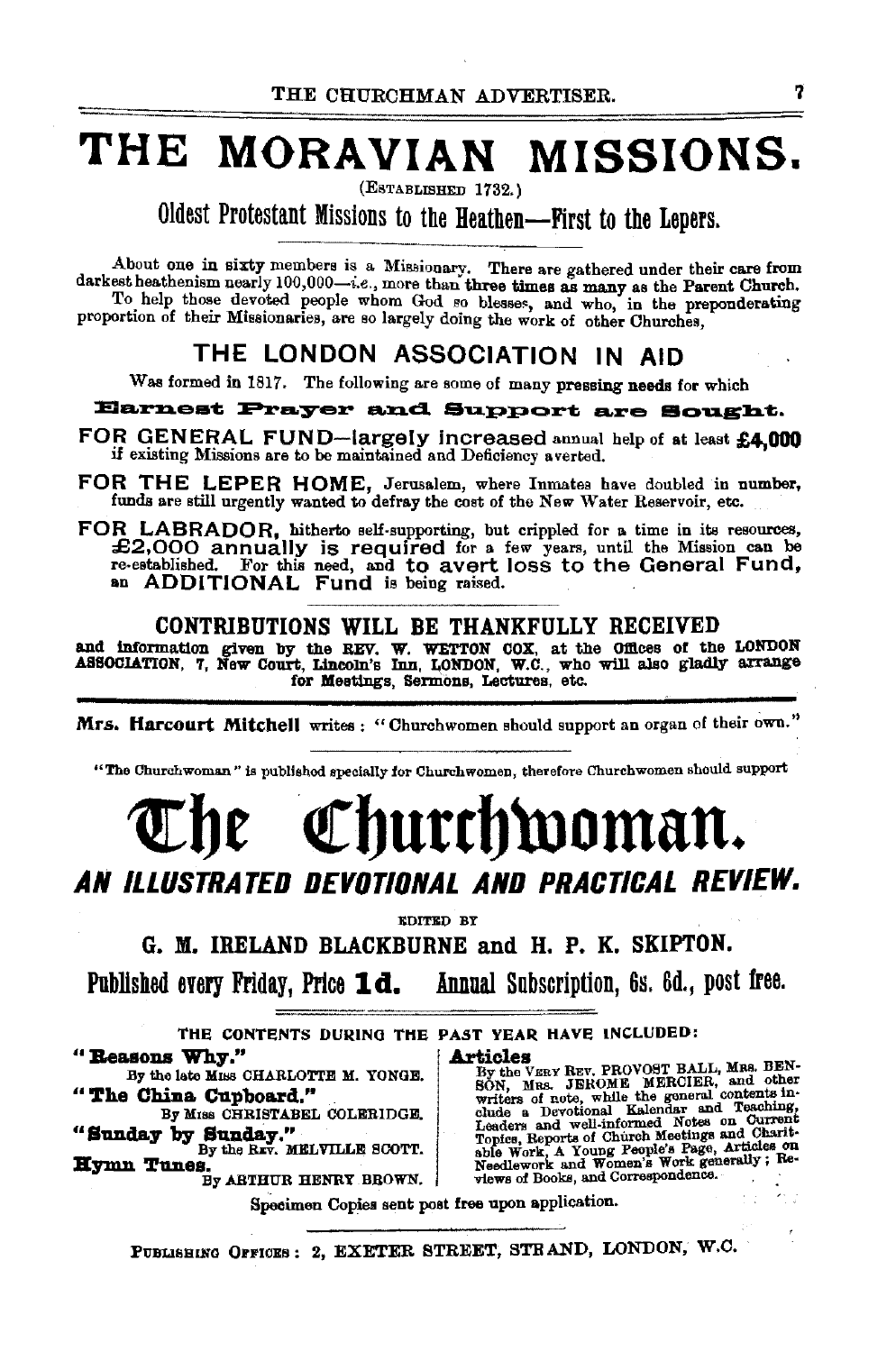# The *Mational* Protestant Church Union.

To Promote the Principles of the Reformation as set forth in the Prayer Book and Articles of the Church of England.

President-W. D. CRUDDAS. Esa. Chairman-The Rev. Prebendary H W. WEBB-PEPLOE, M.A. Treasurer-T. VICTOR BUXTON, Esq., J.P. General Secretary-Sir C. ROBERT LIGHTON.

The Committee EARNESTLY APPEAL for the INCREASED SUPPORT of 1,000 NEW MEMBERS to enable them to extend the publication and lecture work of the Society. Full particulars of the Society's objects and operations and terms of membership can be obtained on application to the Secretary,

#### OFFICES OF THE UNION. 324. REGENT STREET. LONDON, W.



# Spanish & Portuguese Church Aid Society.

President: RIGHT REV. BISHOP INGHAM, D.D.

#### HELP URGENTLY NEEDED.

The Bishop of Durham writes, Oct. 30, 1901: "The Society's work has a VERT WARM PLACE IN MY HEART."

Contributions will be gratefully received by the Rev. H. E. Novas D.D., or by the Rev. THOS. -- PULVERTAFT, M A., Secretary, Church House, Westminster, S.W.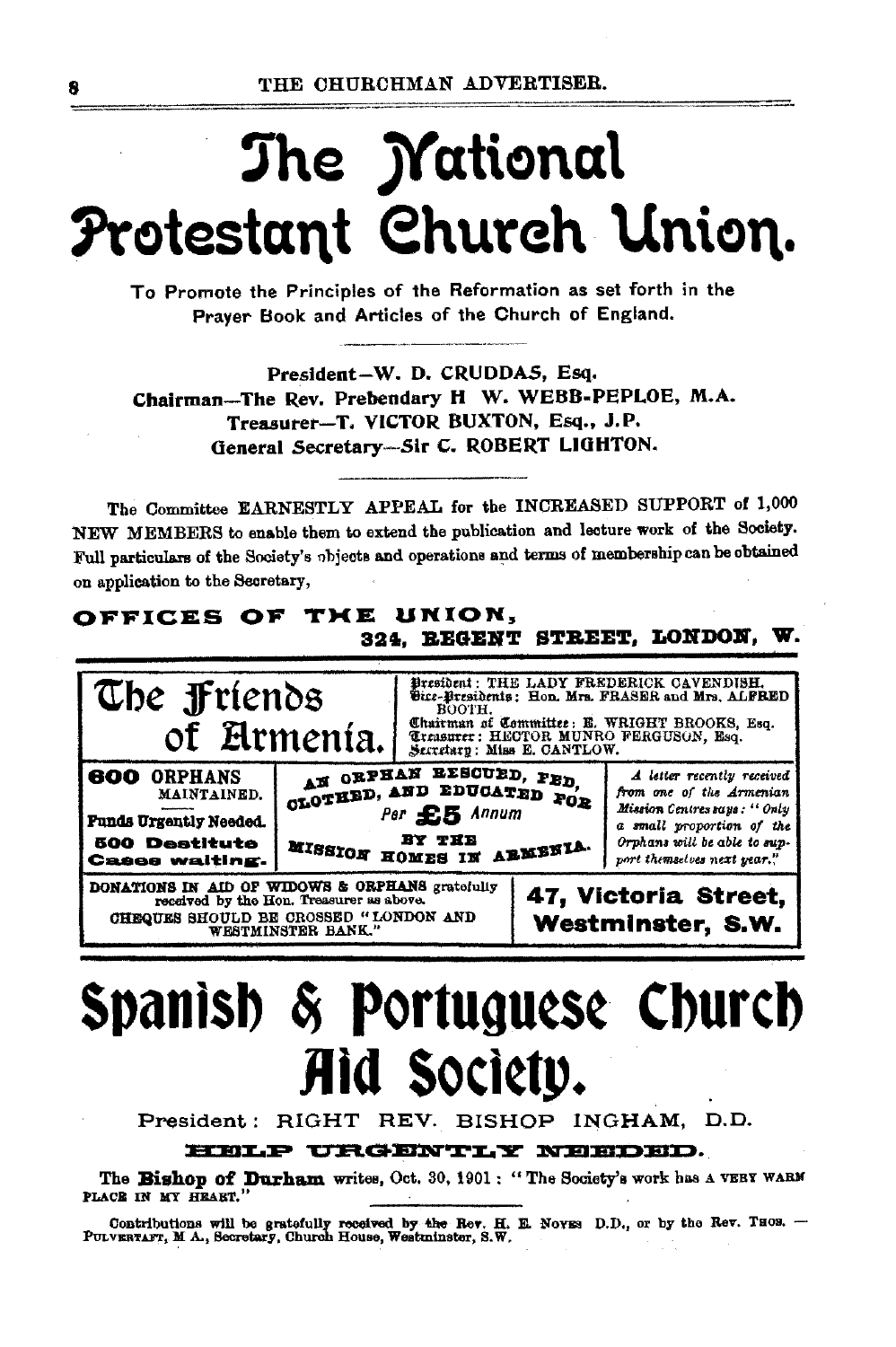**ECCLESIASTICAL INSURANCE.** CLASS INSURANCE. FIRE INSURANCE. BURGLARY INSURANCE. GLASS INSURANCE. The Surplus Profits are devoted to Institutions, etc., for the benefit of the Clergy and of Church objects. Already a sum of

NS INSTITUTION. CLERGY **PENSIONS** FOUNDED 1886.

The distinguishing charge  $\sim$  1999.<br>The distinguishing characteristic of the scheme of the Institution may be conciledly stated in the three<br>words, "Self-help aided." Clergymen who wish to secure the benefits of the Inst words, "Self-help aided." Clergymen who wish to secure the benefits of the institution for themselves or their families, exercise self-help by making payments in purchase of Benefits is while Honorary Contributions are app

## **SOCIETY FOR RELIEF OF PERSECUTED**

Poor Jews in Jerusalem have suffered most severely this last year from disease and water famine. Relief given in the year to 8.834 souls. besides employing 70 men daily on Abraham's Vineyard. Many more ask for work.

**FUNDS URGENTLY NEEDED** for Food, Fuel, and Employment.

Hon. Treasurer: F. A. BEVAN, 54, LOMBARD STREET, E.C. Secretary: E. A. FINN, 41, PARLIAMENT STREET, S.W.

#### "LIBERATOR" FUND. **RELIEF**

£10,000 required to Relieve New and Urgent Cases.

HUNDREDS of aged and afflicted victims, so cruelly robbed of their life-savings by the great Liberator Fraud, just as they were hoping to enjoy the fruit of their industry and thrift. Many of them are members of the Church of England. Cheques and P.O.'s should be sent to the Secretary, Rev. J. STOCKWELL WATTS, 16, Farringdon Street, E.C.

THE MISSIONS TO SEAMEN. Patron: HIS MAJESTY THE KING.



**Fice-Patrons:** 

H.R.H. THE PRINCE OF WALES, K.G.

THE FOUR ARCHBISHOPS,

THE FOUR ARCHBEROTS,<br>THE BISIONS and and<br>ashore, at home and<br>abroad, among seamen<br>of all classes and nations, fishermen, bargemen, and emigrants.<br>
Seventy-three harbours<br>
Expenditure in 1901, £40,770.

are occupied. Increased Contributions and Offstories, urgently needed, should be forwarded to the Secretary, Commander W. DAWSON, R.N., 11, Buckingham St., Strand, London, W.C.

## *BOOKS PURCHASED*

In response to many applications from persons in different parts of the country, MR. ELLIOT STOCK has arranged to Purchase Libraries and Cases of Books from those who wish to dispose of them. On receipt of a list<br>of the Books for Disposal, an estimate of their<br>value will be forwarded, and the agreed amount will be paid in cash, or given in new books, as may be desired. All applications for the Sale of Books should be made to-

#### ELLIOT STOCK, 62, Paternoster Row, London, E.C.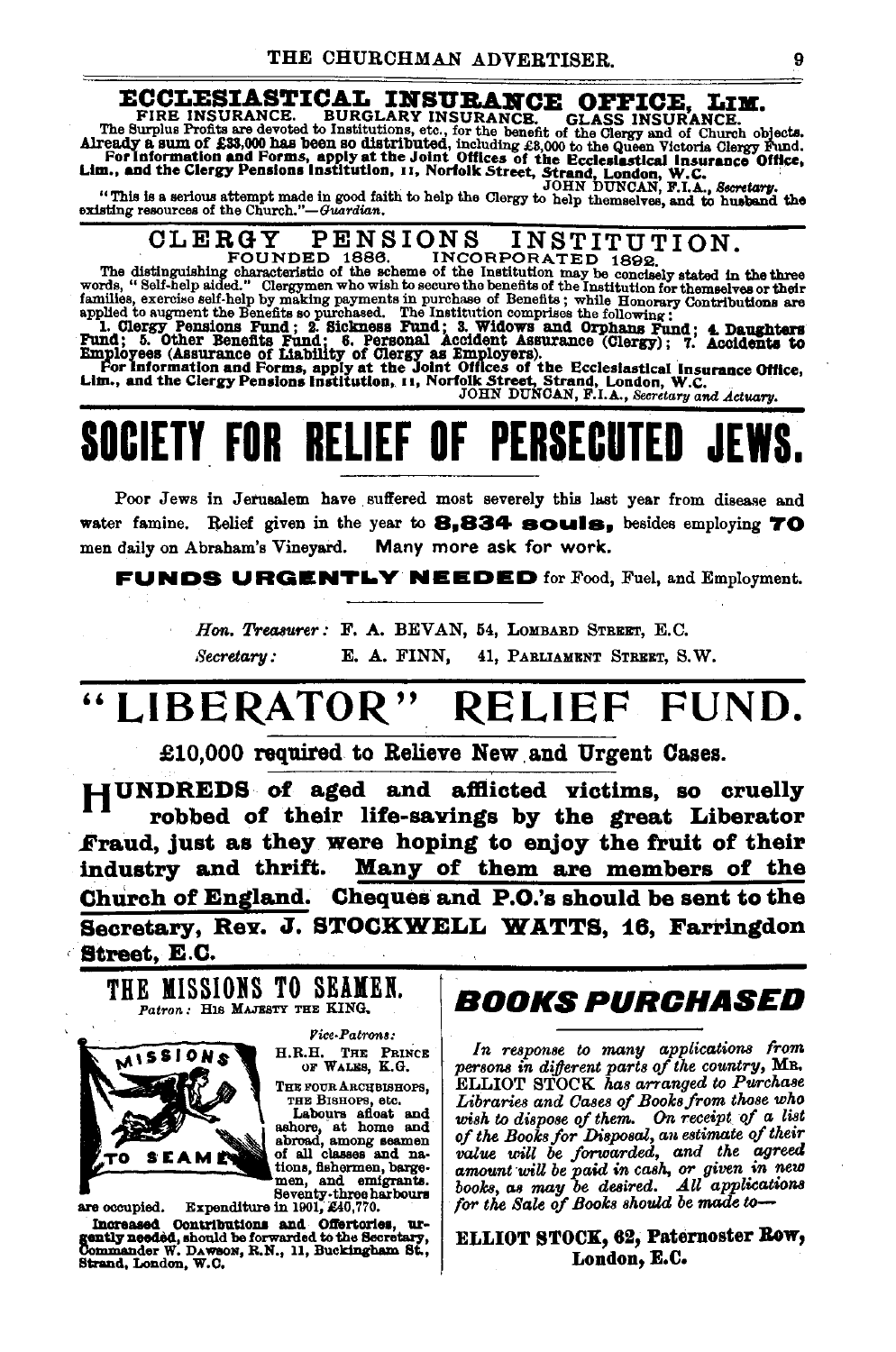**THE ORPHAN WORKING SCHOUL** HAVERSTOCK HILL and HORNSEY RISE.

**Angle Chil** 

Founded 1788. PATRONS {HIS MAJESTY THE KING,<br>HER MAJESTY QUEEN ALEXANDRA.

TREASURER: HORACE B. MARSHALL, Esq., J.P., D.L., Sheriff of London. MAINTAINS and Educates Five Hundred Fatherless Children, varying in age III Ally from hence the current constructs contribute to form in the supported by Voluntary Contributions.<br>supported by Voluntary Contributions.<br>Help for the "Fatherless and the Widow in their affliction" is urgently neede

Contributious will be thankfully received and all information given by ALEXANDER GRANT.

OFFICE: 78. CHEAPSIDE. LONDON. E.C.

Secretary.

## PROTESTANT REFORMATION SOCIETY.

The OLDEST Church Society for the Maintenance of the Beligious Principles of the Beformation. The ONLY Mission to Roman Catholics in England.

(Established 1827.)

**MISSIONARY. EDUCATIONAL, EVANGELISTIC.** 

Resident Missionaries to Roman and Ritualistic Centres.

Sermons and Lectures by the Rev. C. H. H. WRIGHT, D.D., M.A., Ph.D., Clerical and General Superintendent Educational Lantern Lectures on Church History by the Secretary.

Cheap effective literature dealing with subjects of present importance.

Donations, Subscriptions, or requests for Lectures or Sermons should be addressed to the Secretary.

WALTER A. LIMBRICK, Secretary, 62, Berners Street, London, W.

THE PROTESTANT ALLIANCE

IS.

#### The OLDEST Society

Which has for its object the UNION OF ALL PROTESTANTS in maintaining the Scriptural Principles of the Reformation against Ritualism and Romanism. It is

#### The ONLY Society

Having an ILLUSTRATED Protestant Monthly Paper, poet free to Members. A copy of the current issue will be sent GRATIS on application.

Contributions in support of the general work of the Protestant Alliance will be thankfully received by S. W. BRETT, SECRETARY, 430, STRAND, LONDON, W.C.

**Second Edition.**—In one volume, demy 8vo., tastefully printed and bound in cloth, price 10s. 6d. net, post free.

## **Introduction to Dogmatic Theology:**

On the Basis of the Chirty=nine Articles of the Church of England.

By REV. E. A. LITTON, M.A., Rector of Naunton, Gloucestershire, late Fellow of Oriel College, Oxford.

With Preface by PRINCIPAL HENRY WACE, D.D.,

ELLIOT STOCK, 62, PATERNOSTER ROW, LONDON, E.C.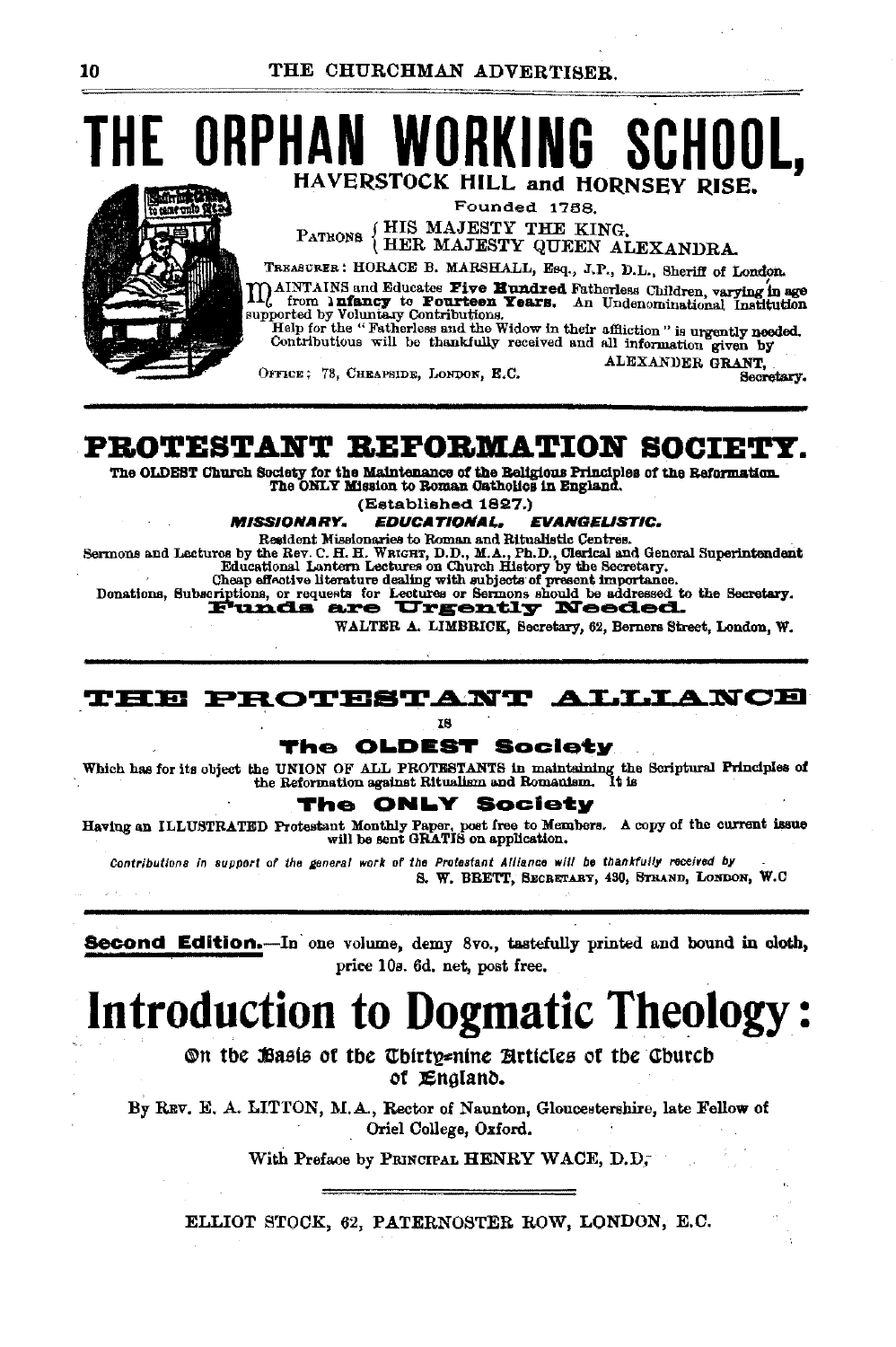# COOK'S CONDUCTED TOURS.<br>ARIS svery Saturday and Monday.

PARIS every Saturday and Monday,

- PARIS, VERSAILLES, and FONTAINEBLEAU.—<br>Select and Limited Party leaving every Wednesday.
- BRUSSELS, FIELD of WATERLOO, and Antwerp, every Saturday and Monday.
- HOLLAND and DEAD CITIES OF ZUYDER ZEE every Saturday.
- PARIS and SWITZERLAND, including Andermatt, Furka and Grimsel Passes, Chamounlx, etc., fortnightly during season.
- BELGIUM, RHINE, BLACK FOREST, etc., fre-<br>quently during season.
- THE RHINB.-Eight Days fol' *£1,* leaving July 12th, and fortnightly during August.
- NORTH CAPE and RUSSIA.-Leaving London July
- NORWAY, SWEDEN, DENMARK, etc. -- Select Tours occupying 18, 14, 17, and 20 days, leaving every Tuesday, Friday, and Saturday.
- CARPATHIANS, Tours de Luxe in Hungary, July 16th, August 6th and 27th.
- BALZKAMMERGUT (Austrian Alps), July 9th, August 6th and 27th.
- HOLLAND, THE RHINE, and BELGIUM, July 5th and 19th, and fortnightly.
- PARIS, SWITZERLAND, and RHINE, leaving fortnightly.
- A WEEK in SWITZERLAND for 5 guineas, every Friday.
- or LUCERNE, 7 guineas, every Tuesday or<br>Friday.
- A WEEK In GENEVA for 6 guineas, every Tuesday.
- THE ARDENNES, [MOSELLE, RHINE, July 12th, August 2nd.
- THROUGH the DOLOMITES, July 11th, August 8th and 29th.
- SWISS ALPINE TOURS, July 2nd, 16th and 30th.
- BAVARIAN HIGHLANDS, July 14th, etc.
- GERMANY and AUSTRIA, July 7th and 28th.
- THE TROSSACHS and Highlands of Scotland, weekly.
- IRELAND.-Lakes of Kerry, Killarney, Glengariff, Connemara, etc., fortnightly.
- ROUND THE WORLD under personal escort, September ard.
- INDEPENDENT TOURS for all parts of the Continent, America, Japan, China, Ceylon, India, Egypt, Australia, New Zealand, and Round the World Tours.
- SELECTED INDEPENDENT TOURS in ENGLAND SCOTLAND, IRELAND, NORTH and SOUTH WALES, ISLE OF MAN, CHANNEL ISLANDS,<br>ISLE OF WIGHT, etc.
- Special advantages to holders of Cook's Tickets for insuring Baggage against loss. Baggage collected, stored, and forwarded.

*lllmtrateit Programmes for stamp; or" Travellers' Gazette," 3d., by post 5d.* 

THOMAS COOK & SON, LUDGATE CIRCUS, LONDON; AND BRANCH OFFICES.

## FOURTH EDITION. NEW VOLUME OF SERMONS BY CANON WILBERFORCE.

In crown 8vo., handsomely printed and bound in cloth, gilt lettered, price 5s.

## *SERMONS PREACHED IN WESTMINSTER ABBEY.*  By BASIL WILBERFORCE, D.D.,

Canon of Westminster, Chaplain to the Speaker, Select Preacher before the University of Oxford.

They are thoughtful and carefully-reasoned sermons on some of the most important phases of theological ''')<br>belief, written in the spirit of what the author terms the ''Theological-forwards'' school of thought of our<br>day, who do not accept the opinions of this school of thought will not agree with all that Dr. Wilberforce says.<br>Still, even then there is very much that they will approve, and a very great deal deserving of careful study."<br>—Ch

ELLIOT STOCK, 62, PATERNOSTER ROW, LONDON, E.O.